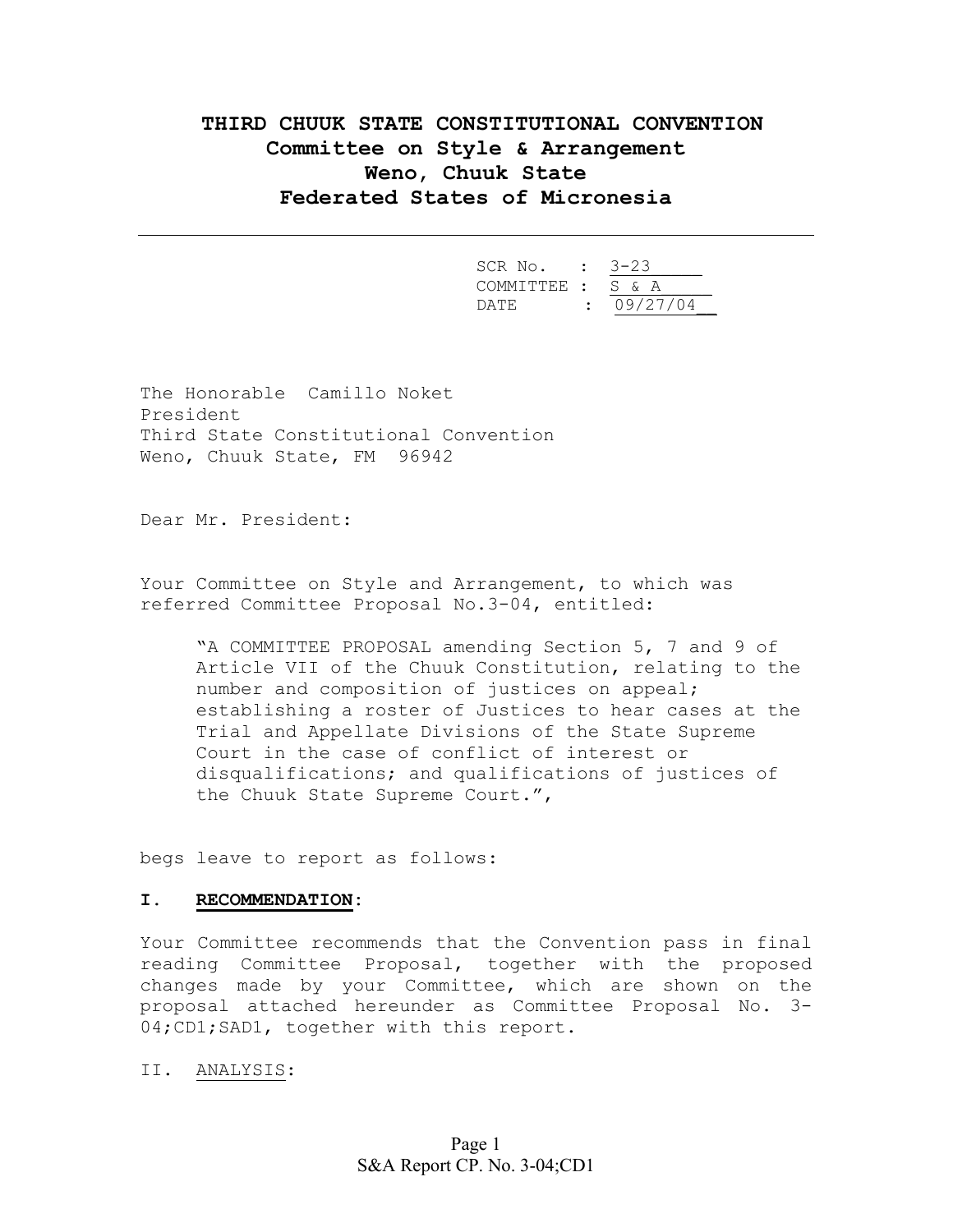## A. History.

As originally introduced, Delegate Proposal No. 3-4 intends, as its purpose, to deal with the problem in the State Judiciary, relating to the number and composition of justices to take care of appealed cases at both the Trial and Appellate Divisions when there is problem of **conflict of interest or disqualifications** among justices of the Supreme Court. This proposal also concerns itself with the **qualifications** of the same.

## B. Findings.

Your Committee finds this proposal in its present form and contents as passed second reading by the Plenary to be very relevant to the problem it intends to address and for which it aims to seek solution, except that a few technical changes are appropriate as far as your Committee is concerned. These changes together with the reasons for which they are being made by your Committee are hereby discussed below, as follows:

1) The use of **parenthesis**, as in the case of line 4 and 6, on page 1, must be in conformity in style in the rest of the constitution. Instead of just using "a)" and "b)", a "(a)" and "(b)", using the **fully enclosed** parenthesis is more appropriate, to conform in style with the rest of the constitution where **parenthesis** is being used, as shown above.

 2) **Appellate Division** and **Trial Division** as used in lines 5, 8, and 11 of page 1; line 1, of page 2, should not be capitalized, to conform with the style in the rest of Article VII of the Constitution. Instead, they should read: **appellate division** and **trial division**. (Where "trial division" or "appellate division" is mentioned elsewhere in the Constitution they are lower [small] letters.)

3) In the proposed Section 9, the "," (comma) after "35 years of age," should be deleted, since the phrase **35 years of age** is no longer the part of a series of three or more phrases, so the "," (comma) is no longer needed, and is out of place.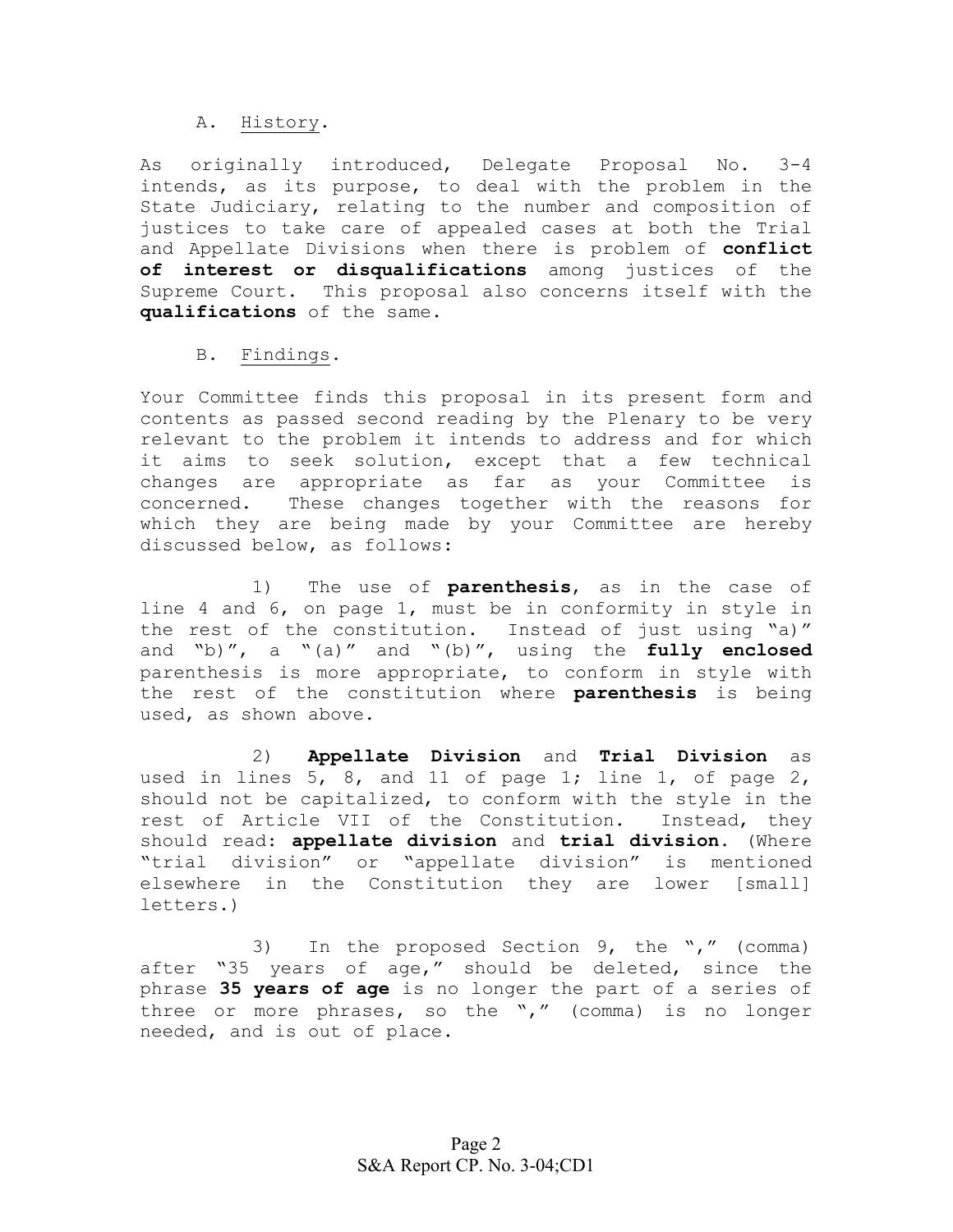4) The phrase "**at least three 3**. . . "should read at least three  $3. . .$  on line 7 of page 1, could be changed to three justices.

The phrase **Not less than two 2 justices**. . . appearing on line 7 of page 1, could be changed to **Two justices** . . . The **two (2)** is redundant and to conform with style in the rest of the Constitution. The "two" should be used, instead of "two (2)".

 5) **"Not less than. . ."** should be deleted, to eliminate unnecessary argument over the intent, replacing it with **"Two justices".** Your Committee believes that this change would not change the purpose of the amendment, which is that, if at all possible, two state Supreme Court justices should sit on all appellate panels although the rest of the proposed section 5 and section 7 recognize that there may be the occasional case where, because of conflict of interest or disqualification, less than two are available. (This is on line 9, page 1).

6) The word **member** on page 1, line 12, should have either an "**s**" or **"(s)",** added to it, in order to agree in number with the rest of the sentence that says "shall be temporary justice**s**". **"(s)"** is preferred because it would mean that only one temporary justice might be needed on a panel although two or more are possible. Just adding "s" would seem to indicate that there would always be at least two temporary justices on a panel, and that is the current situation which this amendment intends to change.

## C. **Amendments.**

As all discussed above, your Committee's suggested changes seek only to put the language and form of the proposal, as passed by the Convention plenary in its second reading, in a more appropriate style. All of them as clearly indicated on the proposal itself, for purposes of clarity, just as discussed above and shown on the Committee Proposal in the Style and Arrangement Draft One version, attached hereunder as part of its entire submission.

III. CONCLUSION:

With all the foregoing statements, your Committee recommends that the attached Committee Proposal, with all the changes discussed above, and designated as CP No. 3- 04; CD1; SAD1, be passed in its final reading by the